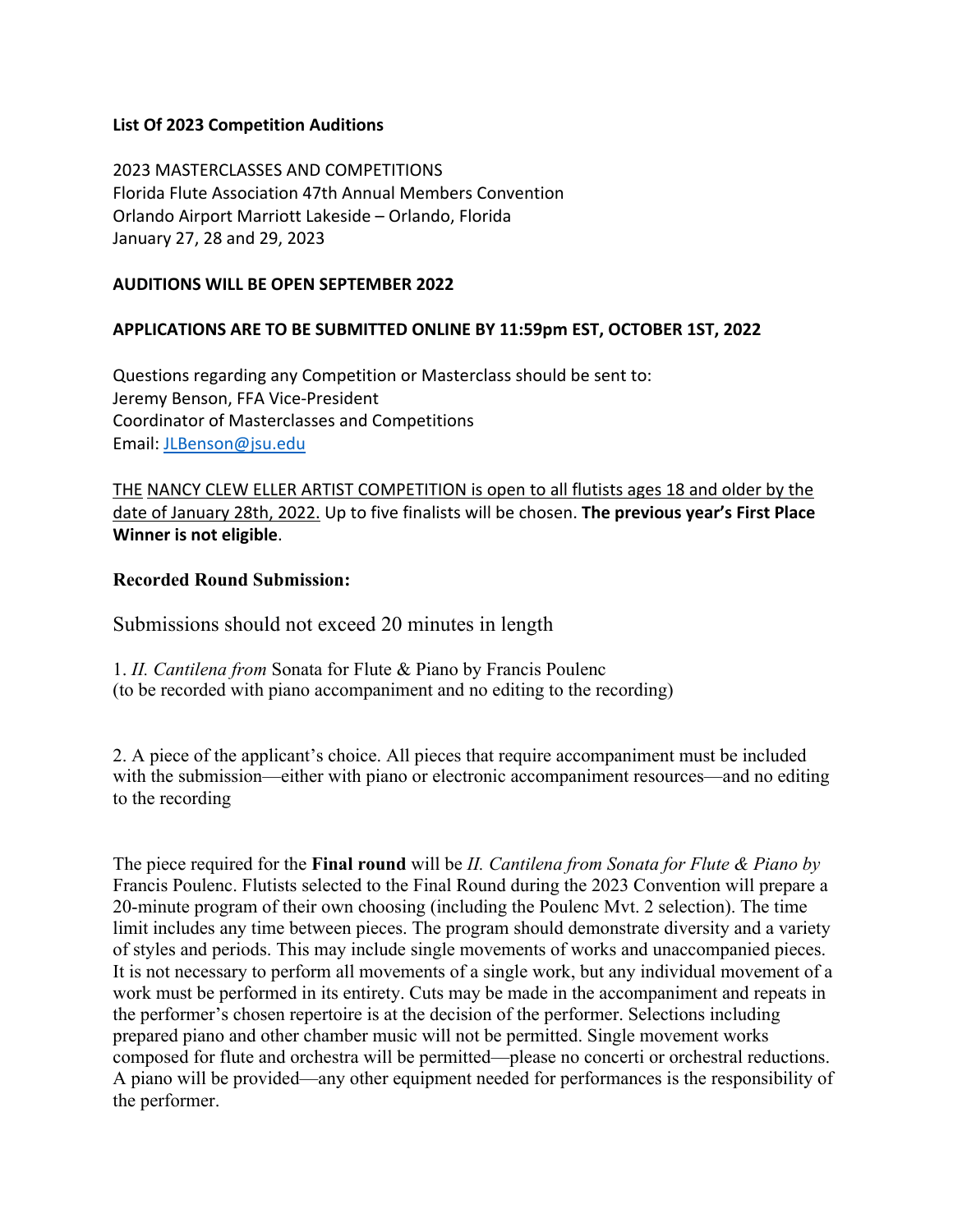**CASH PRIZES:** FIRST **\$1000** – SECOND **\$750** – THIRD **\$500.** *Finalists should arrive on or before Thursday (if requesting to rehearse with an FFA pianist)* and compete on Friday. The First Place Winner will choose and perform one selection from their audition on the Closing Gala Concert, Sunday at 12:00pm.

**FEES:** 2023 Membership Fee, Entry Fee \$50, Accompanist Fee \$50 if needing an FFA accompanist at convention.

*\*Must pre-register for the convention and pay the convention fee by November 30th if chosen to compete.*

HIGH SCHOOL YOUNG ARTIST COMPETITION is open to flutists up through grade 12. **The previous year's First Place Winner is not eligible**.

RECORDED AUDITION: *Ballade* by Carl Reinecke

**CASH PRIZES**: FIRST **\$300** – SECOND **\$250** – THIRD **\$200**. Finalists will compete on Friday. The First Place Winner must perform this selection on the Closing Gala Concert on Sunday at 12:00pm.

**FEES:** 2023 Membership Fee, Entry Fee \$30, Accompanist Fee \$40 if needing an FFA accompanist at convention.

*\*Must pre-register for the convention and pay the convention fee by November 30th if chosen to compete or if chosen as an Alternate.*

\_\_\_\_\_\_\_\_\_\_\_\_\_\_\_\_\_\_\_\_\_\_\_\_\_\_\_\_\_\_\_\_\_\_\_\_\_\_\_\_\_\_\_\_\_\_\_\_\_\_\_\_\_\_\_\_\_\_\_\_\_\_\_\_\_\_\_\_\_\_\_\_\_\_\_\_\_\_

COLLEGE YOUNG ARTIST COMPETITION is open to full-time undergraduate students who are not more than twenty-five years old. **The previous year's First Place Winner is not eligible**.

RECORDED AUDITION: *Sonatine* by Henri Dutilleux

**CASH PRIZES**: FIRST **\$500** – SECOND **\$450** – THIRD **\$400**. Finalists will compete on Friday. First

Place Winner must perform this selection on the Closing Gala Concert on Sunday at 12:00pm. **FEES:** 2023 Membership Fee, Entry Fee \$30, Accompanist Fee \$40 if needing an FFA accompanist at convention.

*\*Must pre-register for the convention and pay the convention fee by November 30th if chosen to compete or chosen as an Alternate.*

\_\_\_\_\_\_\_\_\_\_\_\_\_\_\_\_\_\_\_\_\_\_\_\_\_\_\_\_\_\_\_\_\_\_\_\_\_\_\_\_\_\_\_\_\_\_\_\_\_\_\_\_\_\_\_\_\_\_\_\_\_\_\_\_\_\_\_\_\_\_\_\_\_\_\_\_\_\_

#### ADVANCED MASTERCLASSES WITH SATURDAY NIGHT GUEST ARTIST

Open to all professional flutists, teachers, and very advanced students. Up to six performers and two alternates will be selected.

RECORDED AUDITION: Flute solo of your choice, up to ten minutes in length, with the complete instrumentation, which MUST be performed in the class.

**FEES:** 2023 Membership Fee, Entry Fee \$25, Accompanist Fee \$40 if needing an FFA accompanist at convention.

*\*Must pre-register for the convention and pay the convention fee by November 30th if chosen to compete or chosen as an Alternate.*